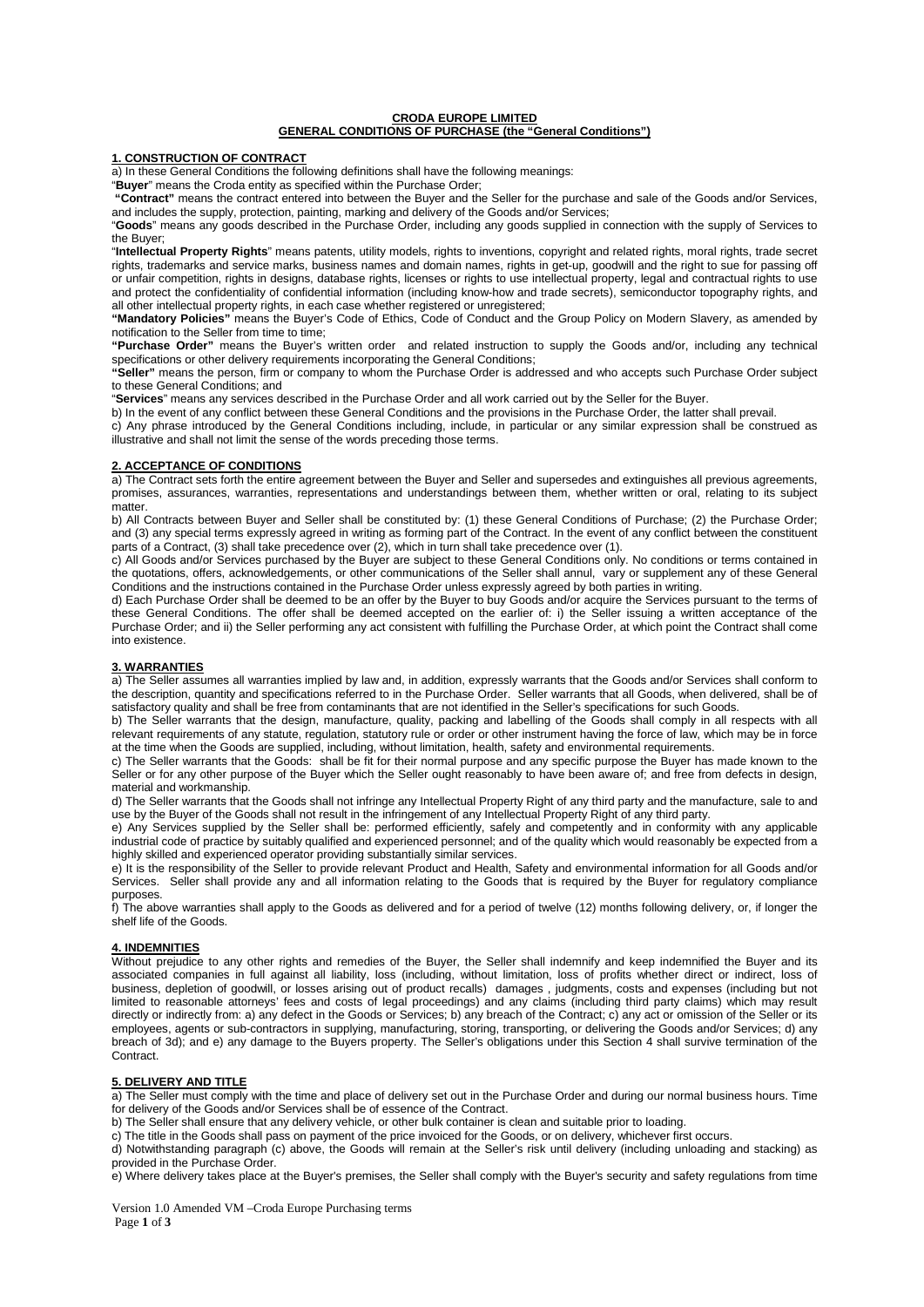#### to time.

f) Unless otherwise specifically agreed between the parties, all packages, containers, pallets, crates etc. will be supplied at no additional cost to the Buyer and will be non-returnable. Additionally, all Goods will be packaged as to protect them adequately before, during and after delivery from damage and deterioration.

g) The signature of any of the Buyer's employees on any delivery note or similar shall be evidence only of the number of packages/ pallets received, not that the Goods delivered are in accordance with the specification or that we accept any change to the terms of the Contract that may be included in such delivery note.

h) The Buyer may adjust the rate of delivery of the Goods or the time at which the Services will be performed without incurring liability to the Seller.

i) The Buyer shall be entitled to test and reject any Goods delivered which are not in accordance with the Contract, and Goods shall not be deemed accepted until the Buyer has had reasonable time to inspect them following delivery or, if later, within a reasonable time after any latent defect in the Goods has become apparent. The Buyer shall provide a notice of rejection and shall return the Goods to the Seller at the Seller's sole risk and expense and the Seller shall refund the entire purchase price.

# **6. MARKING AND PACKING**

The Goods shall be packed and marked in a proper manner and in accordance with the Buyer's instructions and the requirements of the carriers. All containers of hazardous Goods (and all documents relating thereto) shall bear prominent and suitable warnings. Any loss or damage arising from failure to observe these conditions will be charged to the Seller.

#### **7. WEIGHT AND VOLUME OF GOODS, ETC.**

Any weighing or measuring of the Goods by the Buyer upon delivery shall be conclusive of the weight or measurement of the Goods so delivered. In the event of a dispute, the Seller shall be given reasonable access for verifying the accuracy of the Buyer's weighing and measuring equipment.

# **8. PRICE**

a. The price stated on any Purchase Order is fixed, unless otherwise stated. No increase or extra charges submitted in respect of any Purchase Order shall be accepted without the specific written authority of the Buyer.

b. Unless otherwise stated the price shall be exclusive of any applicable value added tax ("VAT") but inclusive of all other changes for packaging, packing, shipping, carriage, insurance, delivery and any duties or levies other than VAT.

c. In the event that the Seller recovers a refund of or credit for taxes paid by the Buyer to the Seller in connection with any Purchase Order, the Seller agrees to pay the Buyer the amount of such refund or credit.

d. Unless the Purchase Order specifies otherwise, the Buyer shall pay the price in accordance with the agreed payment terms.

e. The Buyer may set off against the price any sums due to the Buyer from the Seller under the Purchase Order or any other contract between the Buyer or associated company and the Seller.

# **9. INTELLECTUAL PROPERTY AND CONFIDENTIAL INFORMATION**

a) The Seller shall assign and transfer free of charge with full title guarantee, any Intellectual Property Rights, documents, specifications, plans, drawings, samples, information or Goods prepared by the Seller specifically for the Buyer. Any Intellectual Property Rights, documents, specifications, plans, drawings, samples, information of Goods supplied by the Buyer shall remain the Buyer's property. At its own expense, the Seller shall, and shall use all reasonable endeavors to procure that any necessary third party shall, promptly execute and deliver such documents and perform such acts as may be required for the purpose of giving full effect to the Contract or for the purpose of complying with any applicable laws or regulations.

b) The Seller shall not disclose to any other person any confidential information belonging to the Buyer or any of the Buyer's associated companies (including, without limitation, specifications, formulae, manufacturing processes, know-how and any technical or economic information) or use such confidential information for any purpose except as expressly authorized in writing by the Buyer, during the Contract and for ten years thereafter.

# **10. FORCE MAJEURE**

The Buyer reserves the right to defer the date of delivery or payment or to cancel the Contract or reduce the volume of the Goods ordered if it is prevented from or delayed in the carrying on its business (or any part therefor) due to circumstances beyond its reasonable control including, without limitation, acts of God, governmental actions, or national emergency, acts of terrorism, protests, riots, civil commotion, fire, explosion, flood, epidemic, lock-outs, strikes or other disputes (whether or not relating to either parties workforce), or restraints or delays affecting carriers or inability or delay in obtaining supplies of adequate or suitable material, or any factory shutdown.

#### **11. TERMINATION/CANCELLATION**

a) The Buyer shall be entitled to cancel any Purchase Order without liability to the Seller in respect of all or part of the Goods and/or Services by giving notice to the Seller at any time prior to: 1) delivery; or 2) the Seller's acceptance of the Purchase Order in writing, whichever is earlier.

b)Without prejudice to any other rights and remedies of the Buyer under the Contract, the Buyer may terminate the Contract with immediate effect by giving written notice to the Seller if: (1) the Seller commits a material breach of any term of the Contract and (if such a breach is remediable) fails to remedy that breach within fourteen (14) days of that party being notified in writing to do so; (2) the Seller takes action in connection with the Seller being made bankrupt, its entering administration, provisional liquidation, or any composition or arrangement with its creditors, being wound up (whether voluntarily or by order of the court, unless for the purpose of a solvent restructuring), having a receiver appointed to any of its assets or ceasing to carry on business; or (3) the Seller's financial position deteriorates to such an extent that in the Buyer's opinion the Seller's capability to adequately fulfil its obligations under the Contract has been placed in jeopardy; or (5) there is a change of control of the Seller (within the meaning of section 1124 of the Corporation Tax Act 2010).

## **12. GENERAL**

a) The Seller shall not assign or sub-let the Contract or any rights or obligations thereunder without the prior written consent of the Buyer. The Buyer may perform any of its obligations or exercise any right through any member of the Croda group.

b) No waiver by either party of any breach of any of the terms of the Contract to be performed by the other party shall be construed as a waiver of any subsequent breach whether of the same or of any other term or condition hereof.

c) The Seller, its employees, agents and sub-contractors shall abide by the Buyer's applicable site security and safety rules when on the Buyer's site.

d) If any provision of the Contract is found by anybody of competent jurisdiction to be wholly or partially illegal, invalid, unenforceable or unreasonable it shall to the extent of such illegality, invalidity, unenforceability or unreasonableness be deemed severable and the remaining provisions on the Contract and the remainder of such provision shall continue with full force and effect.

e) Nothing in the Contract is intended to, or shall be deemed to, establish any partnership or joint venture between the parties, nor

Version 1.0 Amended VM –Croda Europe Purchasing terms Page **2** of **3**